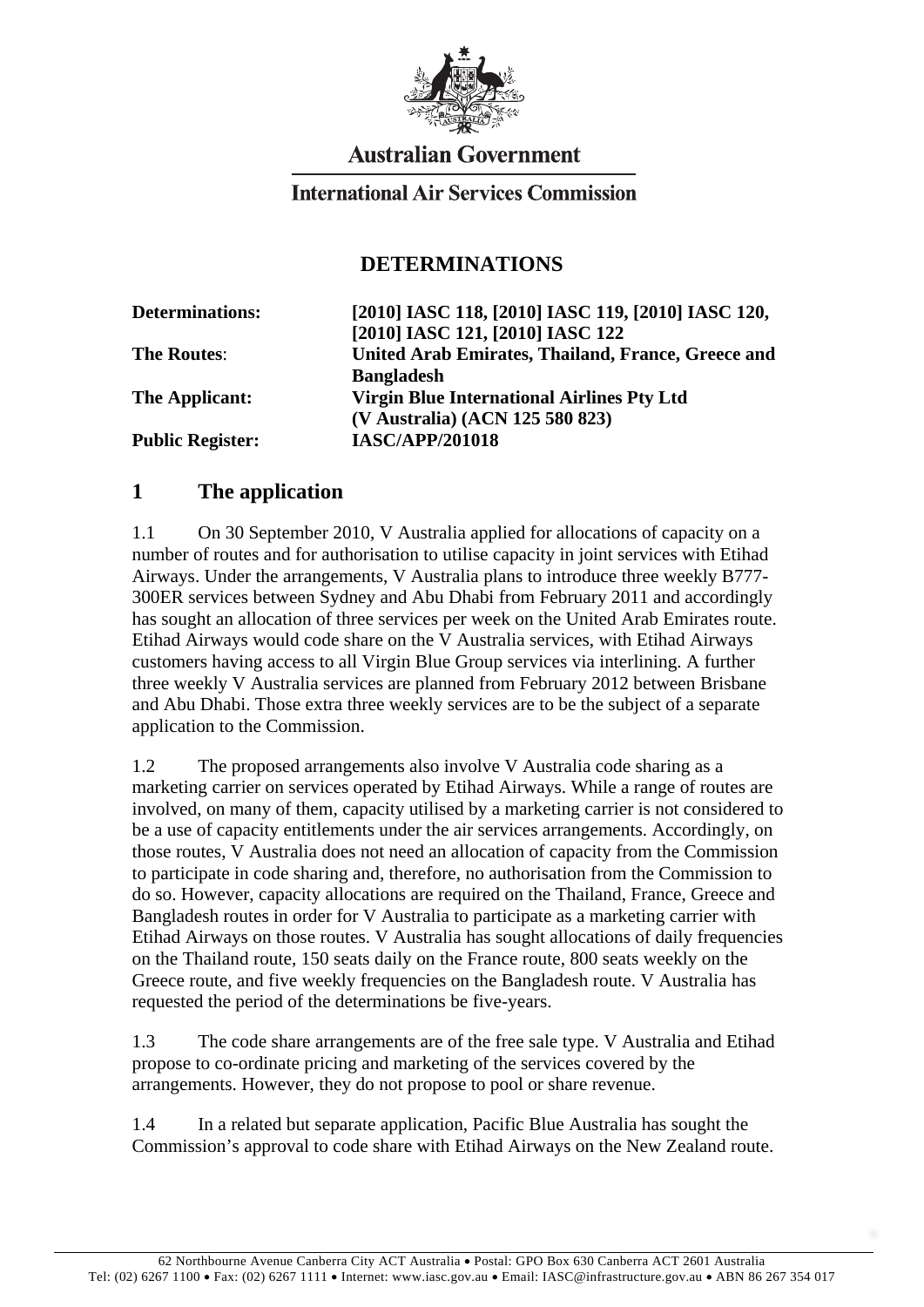That application is dealt with in a separate Commission decision.

1.5 The Commission published a notice on 4 October 2010, inviting other applications for capacity. No applications were received. All public material supplied by the applicant is filed on the Register of Public Documents. Confidential supporting information supplied by V Australia is filed on the Commission's Confidential Register.

## **2 Provisions of relevant air services arrangements**

2.1 For the United Arab Emirates route, the Register of Available Capacity shows that there are 105 services per week, for passenger services to/from Sydney, Melbourne, Brisbane and Perth using any aircraft type, available for allocation to Australian carriers. Under the Australia – United Arab Emirates air services arrangements, in offering the agreed services, the designated airline/s of Australia may enter into code sharing arrangements, as marketing and/or operational airline, with any other airline/s.

2.2 Under the Australia – Thailand air services arrangements, the designated airlines of Australia may enter into code share arrangements with any other airlines provided the appropriate route and traffic rights are available. The Register of Available Capacity shows that there are 33 services per week of third party code share capacity available to Australian carriers to engage in code share services with third party airlines.

2.3 Under the Australia – France air services arrangements, for Route 1 (mainland France) the designated airlines of Australia are permitted to enter into arrangements with other airlines, including airlines of third countries, to undertake services through code share, blocked space or other joint venture arrangements. The Register of Available Capacity shows that there are up to a total of 150 one way seats per day on an average annual basis available for allocation.

2.4 In relation to the Australia – Greece air services arrangements, the designated airline or airlines of Australia may enter into arrangements with an airline or airlines of a third country to carry out agreed services through code share, blocked space and/or other co-operative arrangements. Up to a total of 800 seats per week in total in each direction are available for allocation, according to the Register of Available Capacity.

2.5 For the Bangladesh route, the Register of Available Capacity shows that there are five frequencies per week with any aircraft type available to Australian designated airlines. Under the Australia – Bangladesh air services arrangements, a designated airline of Australia may enter into code share arrangements, whether as the operating or marketing airline, with an airline of a third country.

## **3 Commission's consideration**

3.1 V Australia is the only applicant for capacity. Under paragraph 6.2 of the Minister's Policy Statement (No.5), of 19 May 2004, the Commission is required only to apply the criteria in paragraph 4 of the policy statement. Under paragraph 4, the use of entitlements by an Australian carrier that is reasonably capable of obtaining the necessary approvals and of implementing its proposals is of benefit to the public.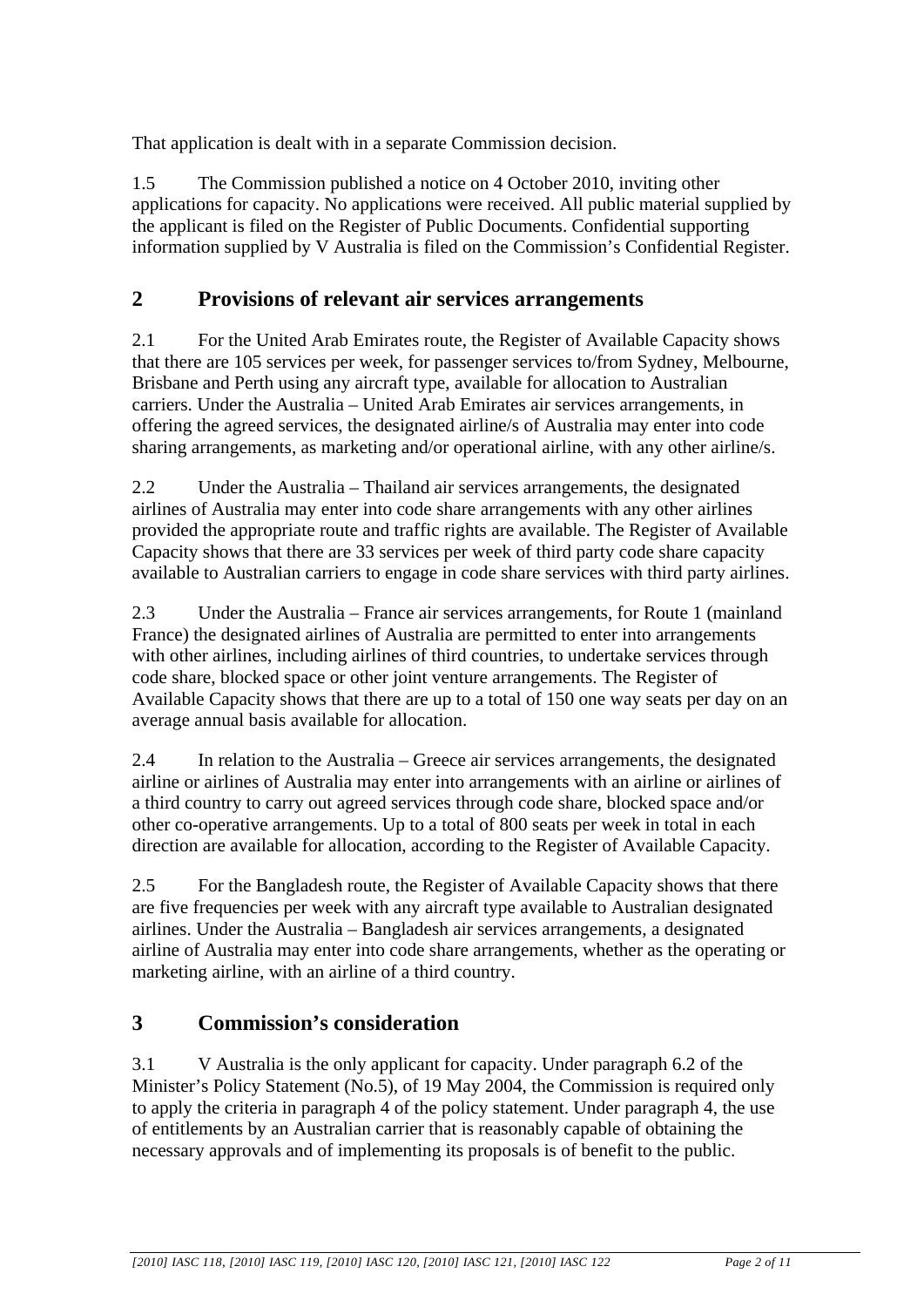3.2 V Australia is an established airline which is clearly capable of obtaining the necessary approvals and of implementing the proposed operations. In terms of paragraph 4, this means that there is public benefit arising from the use of the entitlements on each of the routes concerned. The Commission notes that the entry of V Australia to the United Arab Emirates route is part of a substantial restructure of the airline's operations. It has recently withdrawn from the Fiji route and will also leave the Thailand and South Africa routes in early 2011. V Australia's new services to the United Arab Emirates and the broad range of routes embraced by the code share agreement with Etihad Airways will give V Australia access to a wider network of destinations than it could reasonably develop on its own account. The Commission notes that the Qantas Group also has an extensive range of code share arrangements to extend its network reach.

3.3 Section 15(2)(e) of the International Air Services Commission Act 1992 (the Act) specifies that the Commission must include a condition in determinations stating the extent to which the carrier may use allocated capacity in joint services with another carrier. The Commission notes that paragraph 3.6 of the Minister's policy statement states that "where capacity that can be used for code share operations is available under air services arrangements, including where foreign airlines have rights to code share on services operated by Australian carriers, the Commission would generally be expected to authorise applications for use of capacity to code share". Paragraph 3.6 also says that if the Commission has serious concerns that a code share or other joint service proposal may not be of benefit to the public, it may subject the proposal to more detailed consideration using the paragraph 5 public benefit criteria. Before doing so, it must consult with the Australian Competition and Consumer Commission (ACCC).

3.4 The Commission has given careful consideration to the proposed code share arrangements, noting particularly that they entail joint pricing of services, although no revenue pooling or sharing. The Commission is aware that the Virgin Blue Group has sought authorisation from the ACCC for the proposed alliance with Etihad Airways. The conduct proposed includes co-operation on joint pricing and scheduling of services. The ACCC has granted interim approval to the alliance, noting that Virgin Blue and Etihad Airways do not operate any competing services. The ACCC also had regard to the lead time required to market and sell tickets before the commencement of long-haul services in granting interim authorisation.

3.5 The Commission has taken account of the ACCC's interim authorisation in deciding that it does not have serious concerns that the arrangement would not be of benefit to the public. Accordingly, the Commission will not subject the proposals to the paragraph 5 criteria in the Minister's policy statement.

3.6 The Commission will allocate to V Australia the capacity it has sought on all five routes and will authorise the use of that capacity in joint services with Etihad on all of those routes. A particular issue the Commission has considered in authorising the use of capacity in joint services is whether there are concerns from a public benefit point of view about the price co-ordination proposed between V Australia and Etihad Airways.

3.7 The Commission's view is that the United Arab Emirates, Thailand, France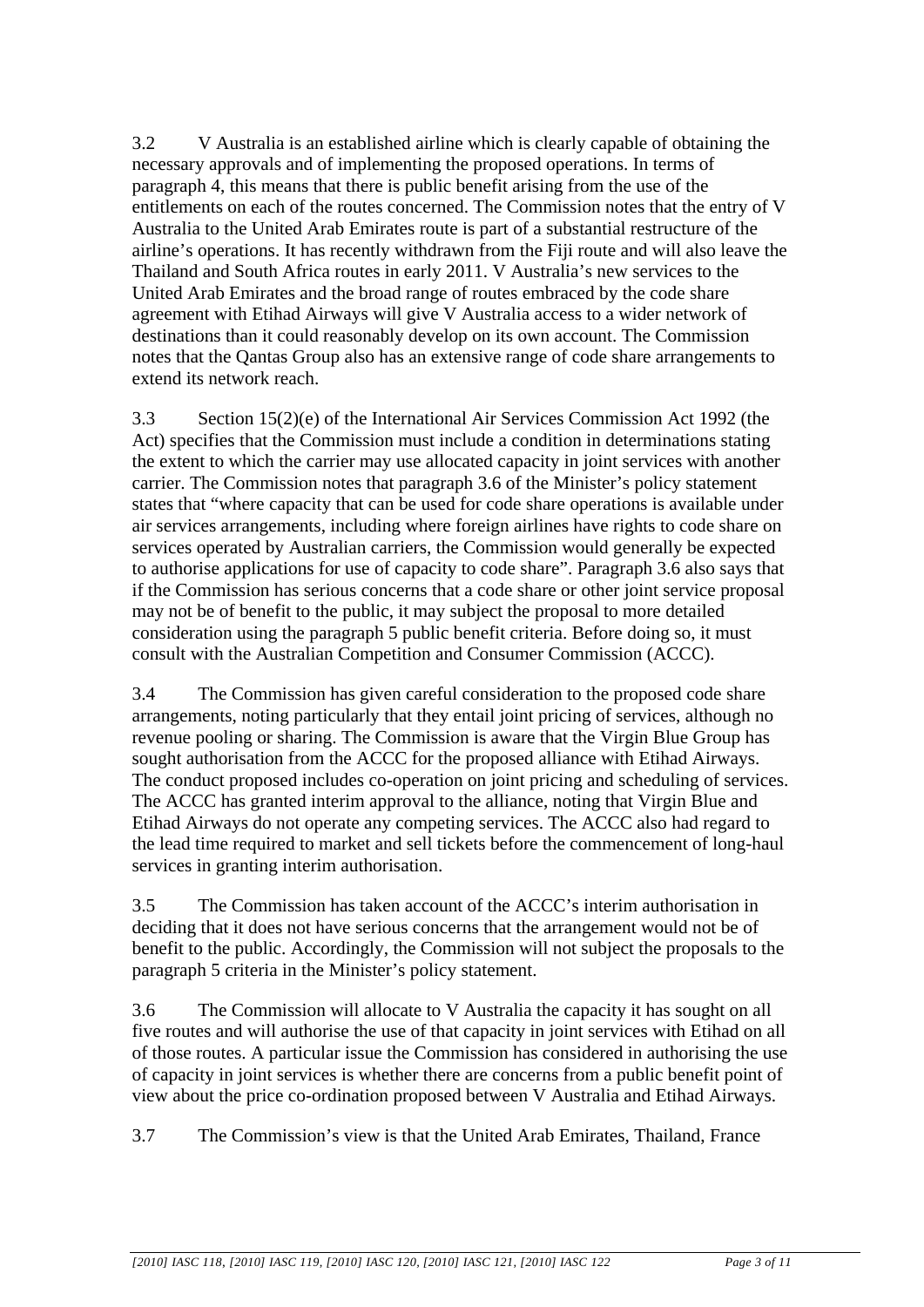and Greece routes are all strongly competitive, with multiple long haul carriers participating in services on those routes. The Bangladesh route is smaller in scale but nevertheless is well served by carriers operating via intermediate points. The addition of joint services by V Australia and Etihad Airways is unlikely to lessen competition, despite the co-ordination of pricing between them, given that the two carriers do not currently operate in competition with each other. The Commission will authorise the use of the capacity in code share services on each of the five routes concerned.

3.8 A usual condition applied by the Commission to authorisations to code share is that code share partners must price and sell their services separately from each other and must not share or pool revenues. In this case, the Commission will approve code sharing consistent with the code share agreement between V Australia and Etihad Airways; that is, there will be no condition of approval preventing joint pricing of services. However, the Commission's authorisation does not prejudice any consideration by the ACCC about the longer term authorisation of the arrangements. Should the ACCC decide not to continue authorisation, then IASC approval of co-ordinated pricing and marketing would be terminated, although the carriers would still be able to code share without such co-ordination. The Commission will include a condition of approval to this effect. The Commission notes that it has granted similar conditional approval in the case of the Qantas/British Airways joint service arrangements, where the parties also engage in joint pricing.

## **4 Determination allocating capacity on the United Arab Emirates route to V Australia ([2010] IASC 118)**

4.1 The Commission makes a determination in favour of V Australia, allocating three services per week of capacity in each direction for services to/from Sydney, Melbourne (including Avalon), Brisbane and Perth on the United Arab Emirates route under the Australia – United Arab Emirates air services arrangements.

- 4.2 The determination is for five years from the date of the determination.
- 4.3 The determination is subject to the following conditions:
	- V Australia is required to fully utilise the capacity from no later than 1 April 2011, or from such other date approved by the Commission;
	- only V Australia is permitted to utilise the capacity;
	- V Australia is not permitted to utilise the capacity to provide services jointly with another Australian carrier or any other person without the approval of the Commission;
	- the capacity may be used by V Australia to provide services jointly with Etihad Airways in accordance with:
		- − the code share agreement between V Australia and Etihad Airways dated 26 August 2010; or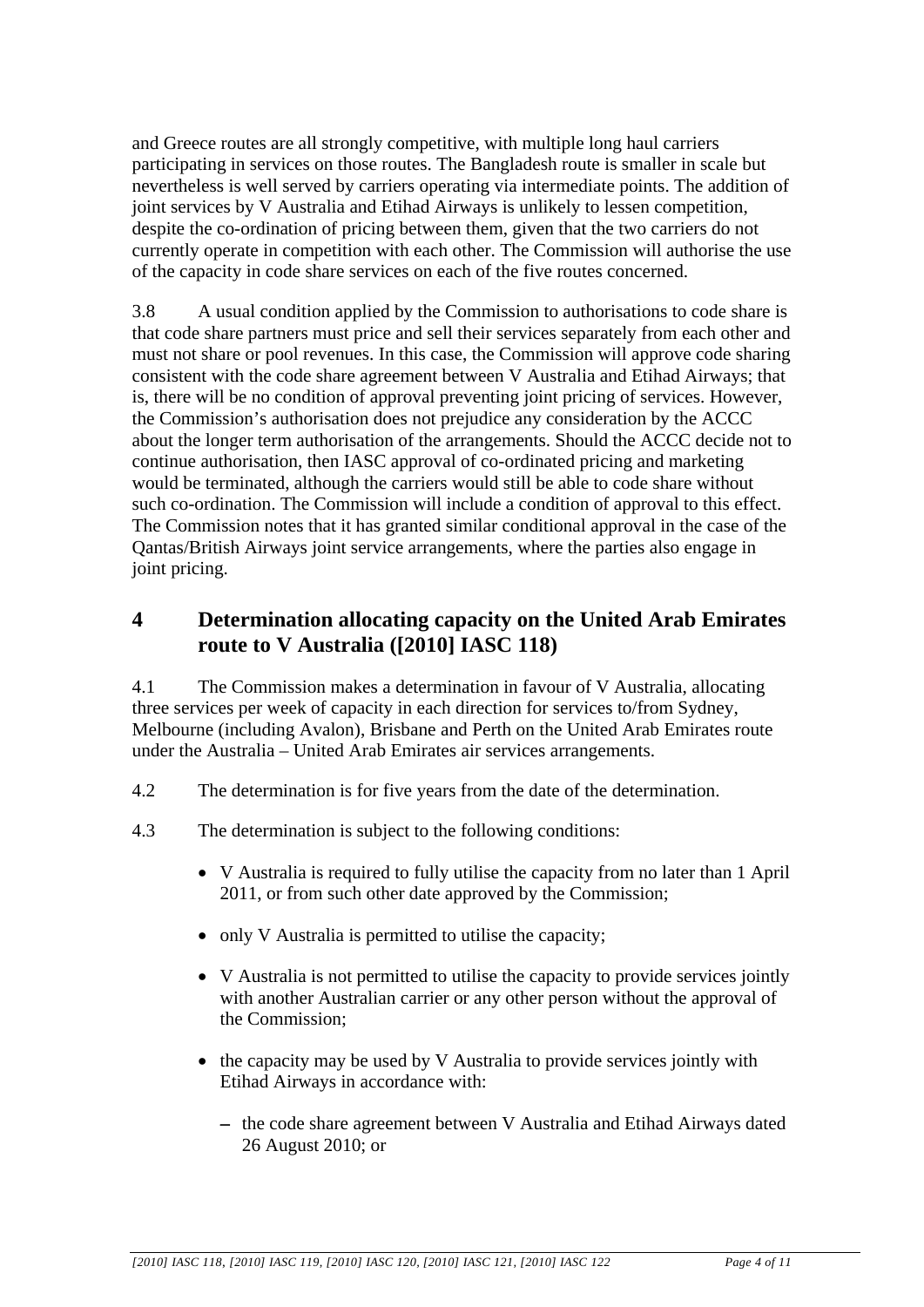- − any subsequent code share agreement between V Australia and Etihad Airways, whether or not it replaces the existing agreement, with the prior approval of the Commission;
- under any code share agreement with Etihad Airways:
	- − V Australia must not share or pool revenues on the route with Etihad Airways;
- under the arrangements with Etihad Airways, V Australia may only price and market its services on the route jointly with Etihad Airways as long as such practices are authorised under the *Trade Practices Act 1974* or otherwise authorised by the Australian Competition Tribunal, in the event of review by that Tribunal;
- to the extent that the capacity is used to provide joint services on the route, V Australia must take all reasonable steps to ensure that passengers are informed of the carrier actually operating the flight at the time of booking;
- changes in relation to the ownership and control of V Australia are permitted except to the extent that any change:
	- − results in the designation of the airline as an Australian carrier under the Australia – United Arab Emirates air services arrangements being withdrawn; or
	- − has the effect that another Australian carrier, or a person (or group of persons) having substantial ownership or effective control of another Australian carrier, would take substantial ownership of V Australia or be in a position to exercise effective control of V Australia, without the prior consent of the Commission, and
- changes in relation to the management, status or location of operations and Head Office of V Australia are permitted except to the extent that any change would result in the airline ceasing to be an airline designated by the Australian Government for the purposes of the Australia – United Arab Emirates air services arrangements.

### **5 Determination allocating capacity on the Thailand route to V Australia ([2010] IASC 119)**

5.1 The Commission makes a determination in favour of V Australia, allocating seven weekly third party code share services in each direction on the Thailand route under the Australia – Thailand air services arrangements.

- 5.2 The determination is for five years from the date of the determination.
- 5.3 The determination is subject to the following conditions: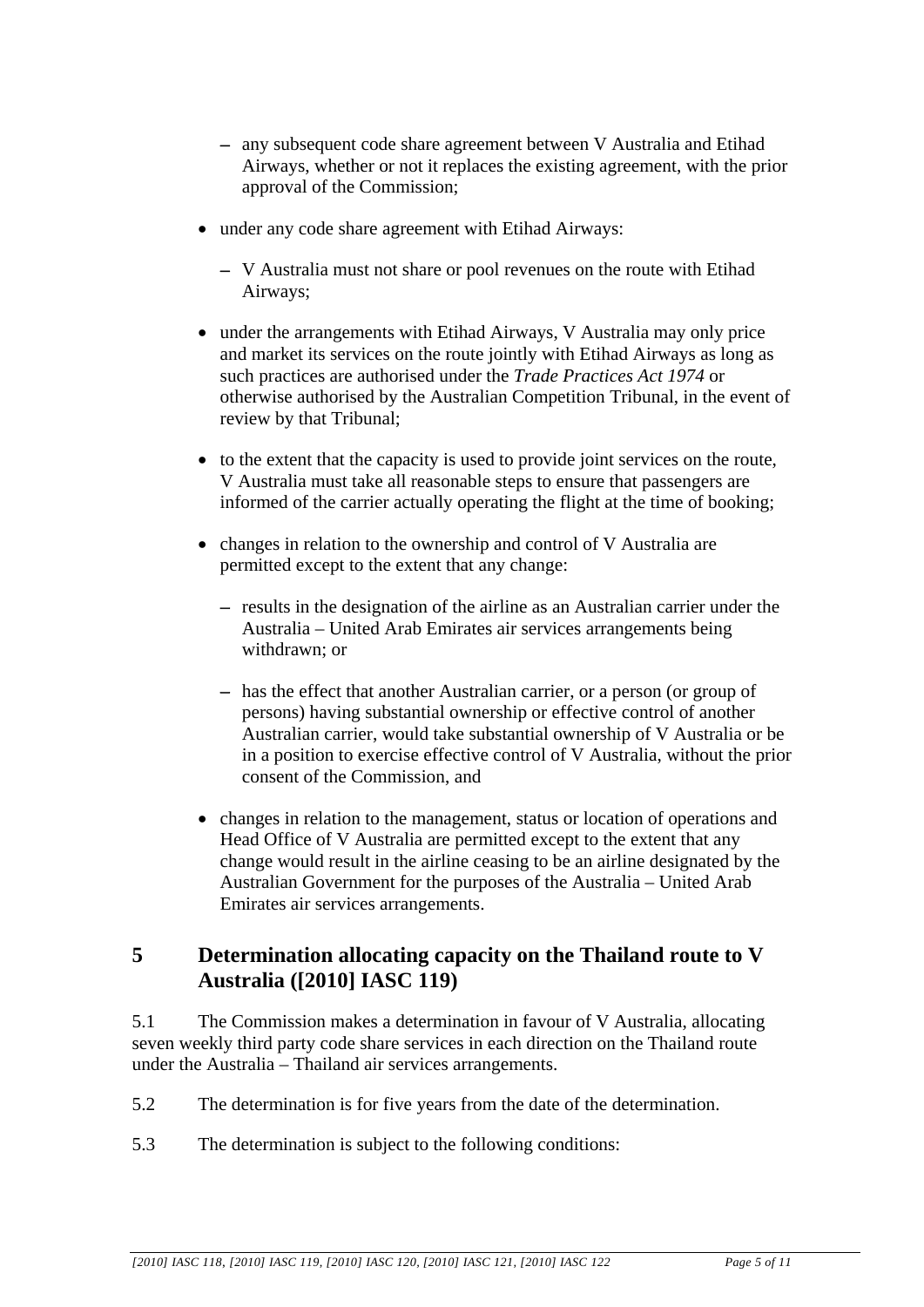- V Australia is required to fully utilise the capacity from no later than 1 April 2011, or from such other date approved by the Commission;
- only V Australia is permitted to utilise the capacity;
- V Australia is not permitted to utilise the capacity to provide services jointly with another Australian carrier or any other person without the approval of the Commission;
- the capacity may be used by V Australia to provide services jointly with Etihad Airways in accordance with:
	- − the code share agreement between V Australia and Etihad Airways dated 26 August 2010; or
	- − any subsequent code share agreement between V Australia and Etihad Airways, whether or not it replaces the existing agreement, with the prior approval of the Commission;
- under any code share agreement with Etihad Airways:
	- − V Australia must not share or pool revenues on the route with Etihad Airways;
- under the arrangements with Etihad Airways, V Australia may only price and market its services on the route jointly with Etihad Airways as long as such practices are authorised under the *Trade Practices Act 1974* or otherwise authorised by the Australian Competition Tribunal, in the event of review by that Tribunal;
- to the extent that the capacity is used to provide joint services on the route, V Australia must take all reasonable steps to ensure that passengers are informed of the carrier actually operating the flight at the time of booking;
- changes in relation to the ownership and control of V Australia are permitted except to the extent that any change:
	- − results in the designation of the airline as an Australian carrier under the Australia – Thailand air services arrangements being withdrawn; or
	- − has the effect that another Australian carrier, or a person (or group of persons) having substantial ownership or effective control of another Australian carrier, would take substantial ownership of V Australia or be in a position to exercise effective control of V Australia, without the prior consent of the Commission, and
- changes in relation to the management, status or location of operations and Head Office of V Australia are permitted except to the extent that any change would result in the airline ceasing to be an airline designated by the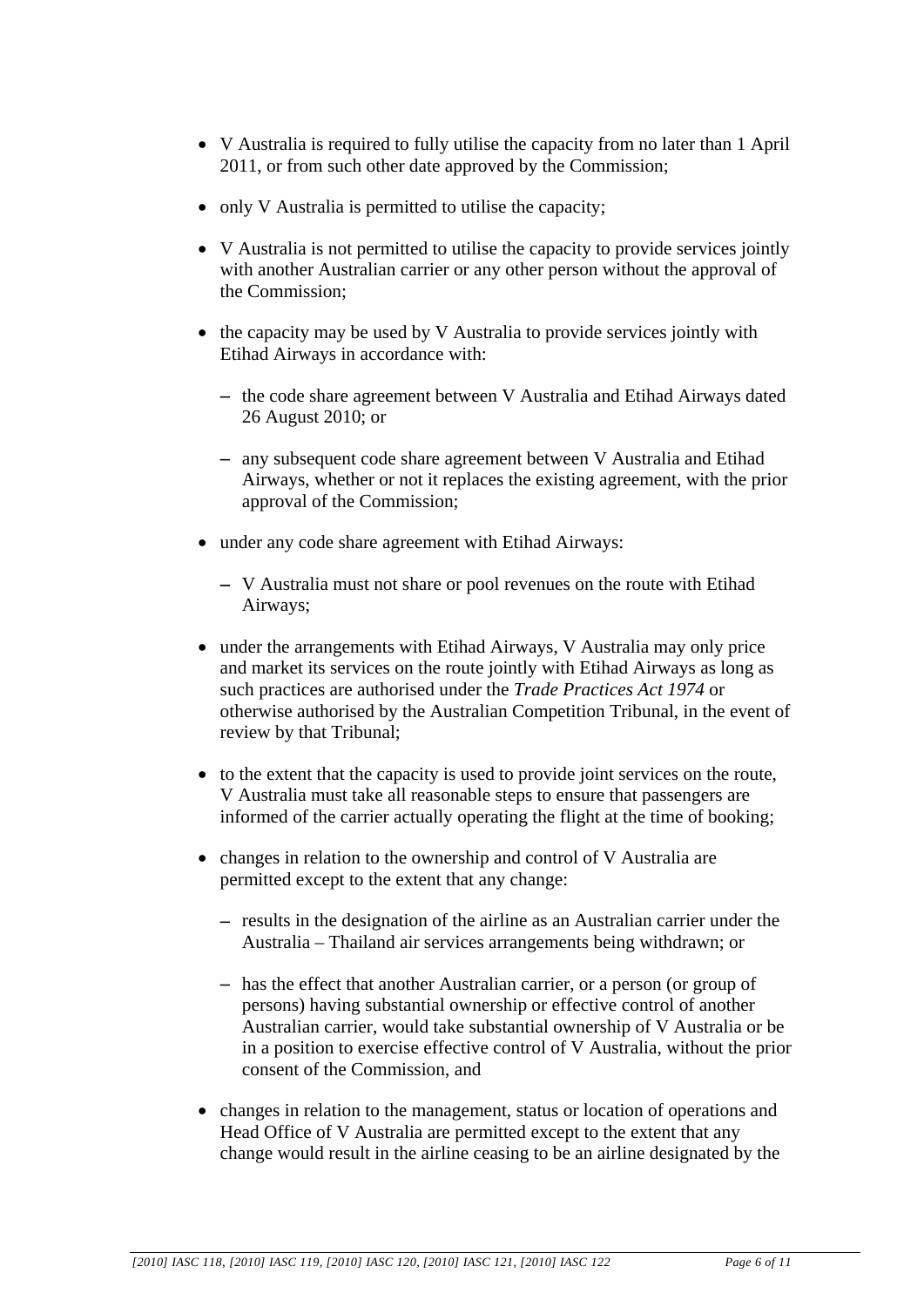Australian Government for the purposes of the Australia – Thailand air services arrangements.

### **6 Determination allocating capacity on the France route to V Australia ([2010] IASC 120)**

6.1 The Commission makes a determination in favour of V Australia, allocating 150 one way seats per day on an average annual basis on the France route under the Australia – France air services arrangements.

- 6.2 The determination is for five years from the date of the determination.
- 6.3 The determination is subject to the following conditions:
	- V Australia is required to fully utilise the capacity from no later than 1 April 2011, or from such other date approved by the Commission;
	- only V Australia is permitted to utilise the capacity;
	- V Australia is not permitted to utilise the capacity to provide services jointly with another Australian carrier or any other person without the approval of the Commission;
	- the capacity may be used by V Australia to provide services jointly with Etihad Airways in accordance with:
		- − the code share agreement between V Australia and Etihad Airways dated 26 August 2010; or
		- − any subsequent code share agreement between V Australia and Etihad Airways, whether or not it replaces the existing agreement, with the prior approval of the Commission;
	- under any code share agreement with Etihad Airways:
		- − V Australia must not share or pool revenues on the route with Etihad Airways;
	- under the arrangements with Etihad Airways, V Australia may only price and market its services on the route jointly with Etihad Airways as long as such practices are authorised under the *Trade Practices Act 1974* or otherwise authorised by the Australian Competition Tribunal, in the event of review by that Tribunal;
	- to the extent that the capacity is used to provide joint services on the route, V Australia must take all reasonable steps to ensure that passengers are informed of the carrier actually operating the flight at the time of booking;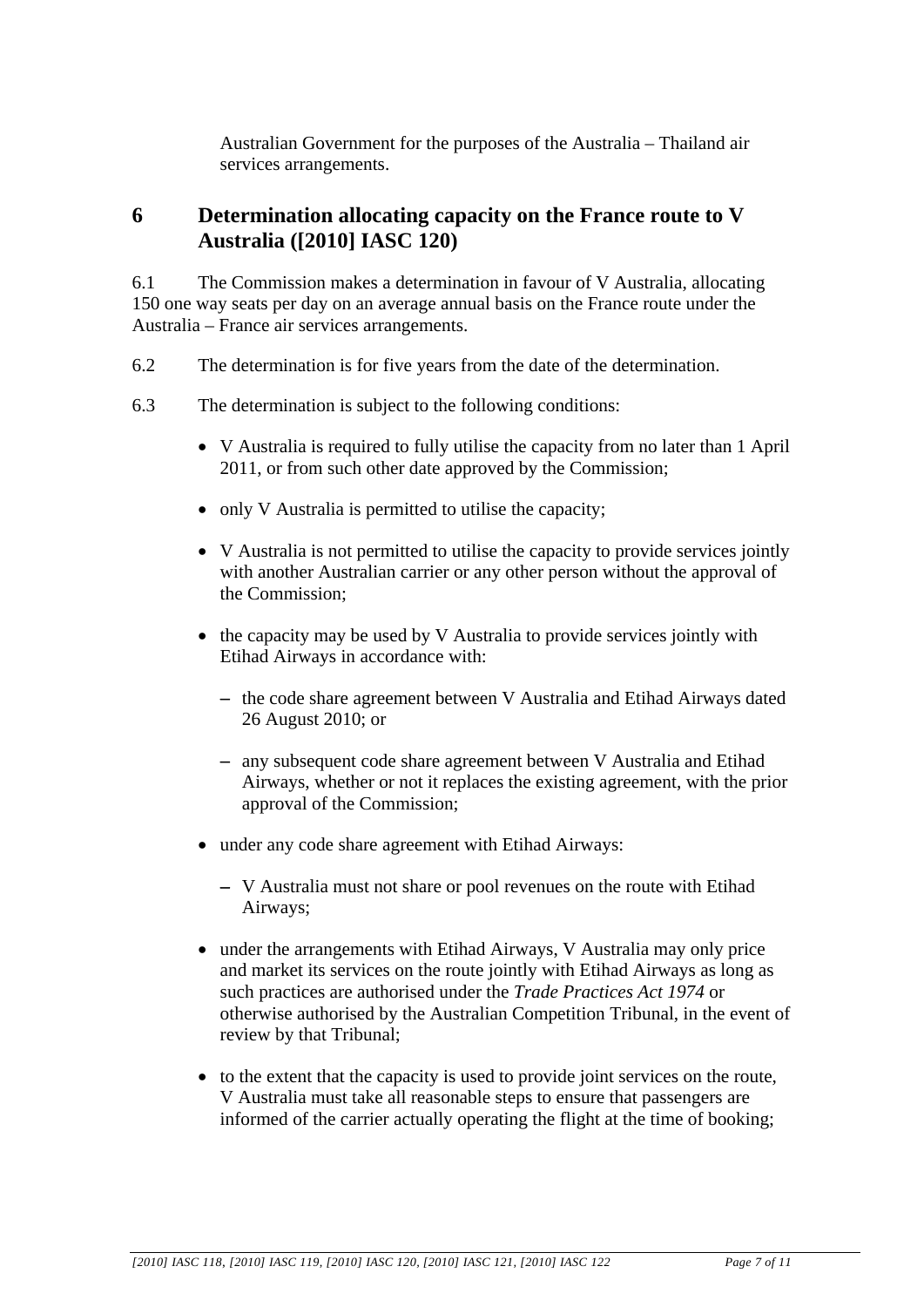- changes in relation to the ownership and control of V Australia are permitted except to the extent that any change:
	- − results in the designation of the airline as an Australian carrier under the Australia – France air services arrangements being withdrawn; or
	- − has the effect that another Australian carrier, or a person (or group of persons) having substantial ownership or effective control of another Australian carrier, would take substantial ownership of V Australia or be in a position to exercise effective control of V Australia, without the prior consent of the Commission, and
- changes in relation to the management, status or location of operations and Head Office of V Australia are permitted except to the extent that any change would result in the airline ceasing to be an airline designated by the Australian Government for the purposes of the Australia – France air services arrangements.

## **7 Determination allocating capacity on the Greece route to V Australia ([2010] IASC 121)**

7.1 The Commission makes a determination in favour of V Australia, allocating 800 seats per week of capacity in each direction on the Greece route under the Australia – Greece air services arrangements.

- 7.2 The determination is for five years from the date of the determination.
- 7.3 The determination is subject to the following conditions:
	- V Australia is required to fully utilise the capacity from no later than 1 April 2011, or from such other date approved by the Commission;
	- only V Australia is permitted to utilise the capacity;
	- V Australia is not permitted to utilise the capacity to provide services jointly with another Australian carrier or any other person without the approval of the Commission;
	- the capacity may be used by V Australia to provide services jointly with Etihad Airways in accordance with:
		- − the code share agreement between V Australia and Etihad Airways dated 26 August 2010; or
		- − any subsequent code share agreement between V Australia and Etihad Airways, whether or not it replaces the existing agreement, with the prior approval of the Commission;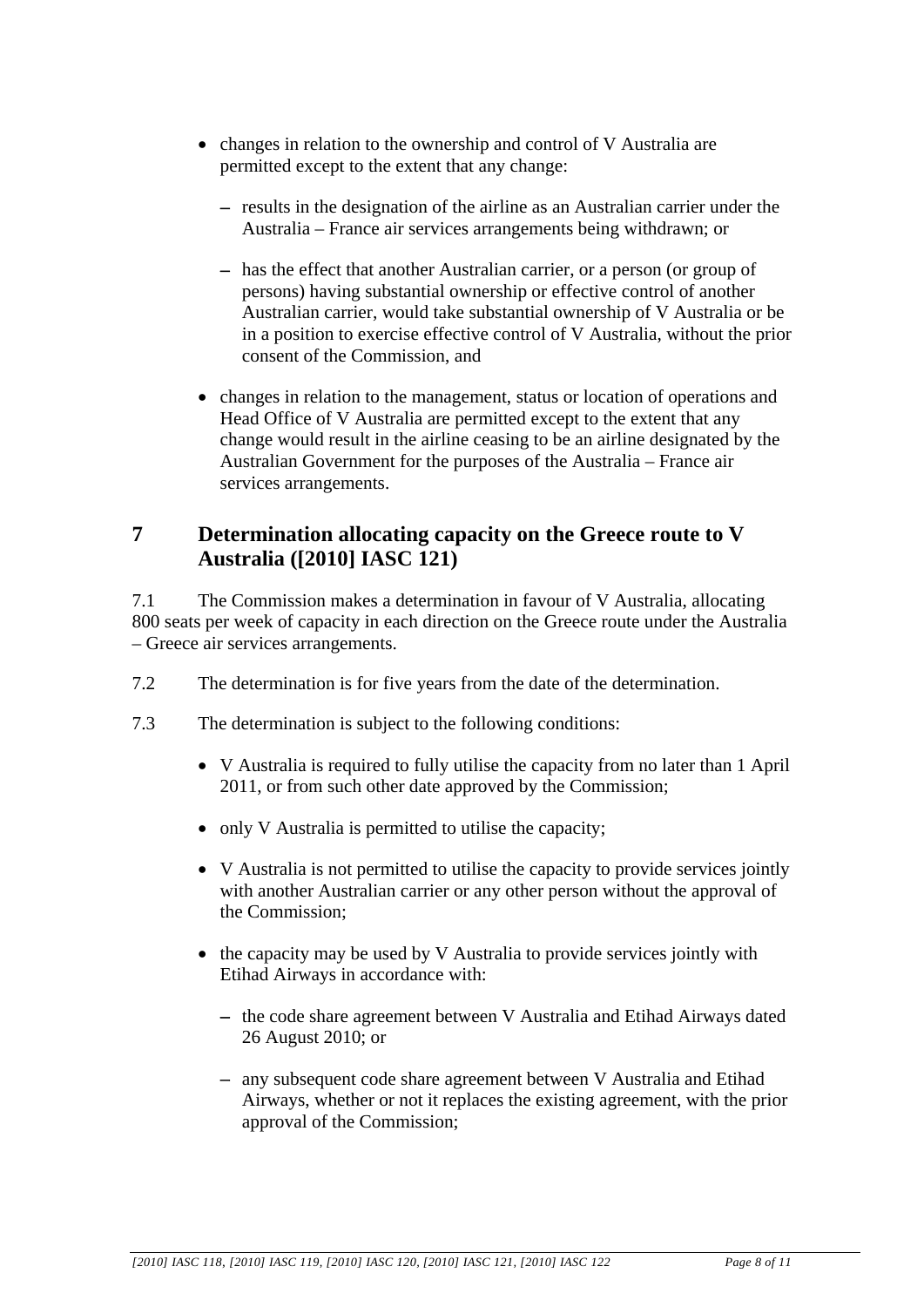- under any code share agreement with Etihad Airways:
	- − V Australia must not share or pool revenues on the route with Etihad Airways;
- under the arrangements with Etihad Airways, V Australia may only price and market its services on the route jointly with Etihad Airways as long as such practices are authorised under the *Trade Practices Act 1974* or otherwise authorised by the Australian Competition Tribunal, in the event of review by that Tribunal;
- to the extent that the capacity is used to provide joint services on the route, V Australia must take all reasonable steps to ensure that passengers are informed of the carrier actually operating the flight at the time of booking;
- changes in relation to the ownership and control of V Australia are permitted except to the extent that any change:
	- − results in the designation of the airline as an Australian carrier under the Australia – Greece air services arrangements being withdrawn; or
	- − has the effect that another Australian carrier, or a person (or group of persons) having substantial ownership or effective control of another Australian carrier, would take substantial ownership of V Australia or be in a position to exercise effective control of V Australia, without the prior consent of the Commission, and
- changes in relation to the management, status or location of operations and Head Office of V Australia are permitted except to the extent that any change would result in the airline ceasing to be an airline designated by the Australian Government for the purposes of the Australia – Greece air services arrangements.

## **8 Determination allocating capacity on the Bangladesh route to V Australia ([2010] IASC 122)**

8.1 The Commission makes a determination in favour of V Australia, allocating five frequencies per week of capacity in each direction on the Bangladesh route under the Australia – Bangladesh air services arrangements.

- 8.2 The determination is for five years from the date of the determination.
- 8.3 The determination is subject to the following conditions:
	- V Australia is required to fully utilise the capacity from no later than 1 April 2011, or from such other date approved by the Commission;
	- only V Australia is permitted to utilise the capacity;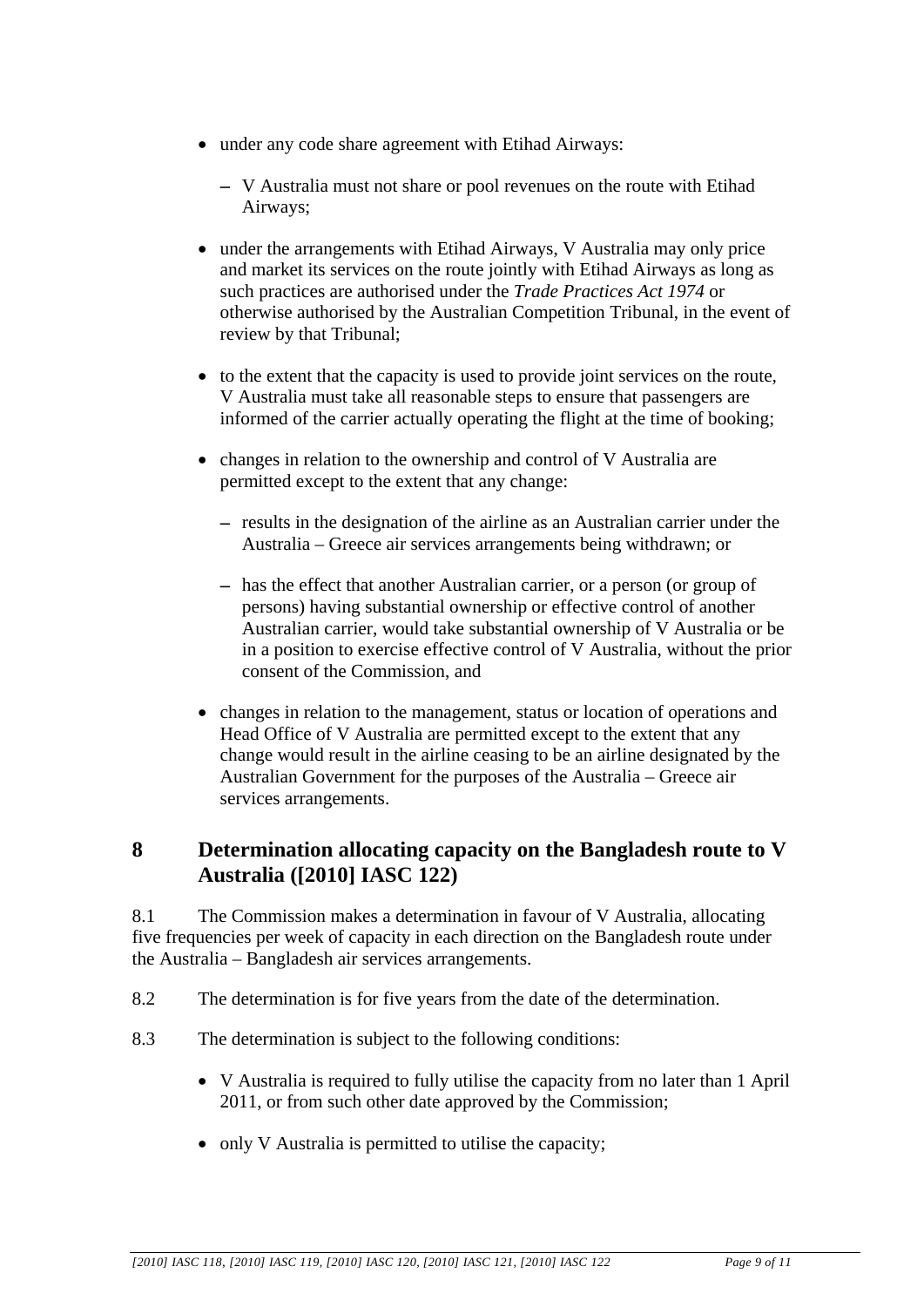- V Australia is not permitted to utilise the capacity to provide services jointly with another Australian carrier or any other person without the approval of the Commission;
- the capacity may be used by V Australia to provide services jointly with Etihad Airways in accordance with:
	- − the code share agreement between V Australia and Etihad Airways dated 26 August 2010; or
	- − any subsequent code share agreement between V Australia and Etihad Airways, whether or not it replaces the existing agreement, with the prior approval of the Commission;
- under any code share agreement with Etihad Airways:
	- − V Australia must not share or pool revenues on the route with Etihad Airways;
- under the arrangements with Etihad Airways, V Australia may only price and market its services on the route jointly with Etihad Airways as long as such practices are authorised under the *Trade Practices Act 1974* or otherwise authorised by the Australian Competition Tribunal, in the event of review by that Tribunal;
- to the extent that the capacity is used to provide joint services on the route, V Australia must take all reasonable steps to ensure that passengers are informed of the carrier actually operating the flight at the time of booking;
- changes in relation to the ownership and control of V Australia are permitted except to the extent that any change:
	- − results in the designation of the airline as an Australian carrier under the Australia – Bangladesh air services arrangements being withdrawn; or
	- − has the effect that another Australian carrier, or a person (or group of persons) having substantial ownership or effective control of another Australian carrier, would take substantial ownership of V Australia or be in a position to exercise effective control of V Australia, without the prior consent of the Commission, and
- changes in relation to the management, status or location of operations and Head Office of V Australia are permitted except to the extent that any change would result in the airline ceasing to be an airline designated by the Australian Government for the purposes of the Australia – Bangladesh air services arrangements.

Dated: 25 October 2010